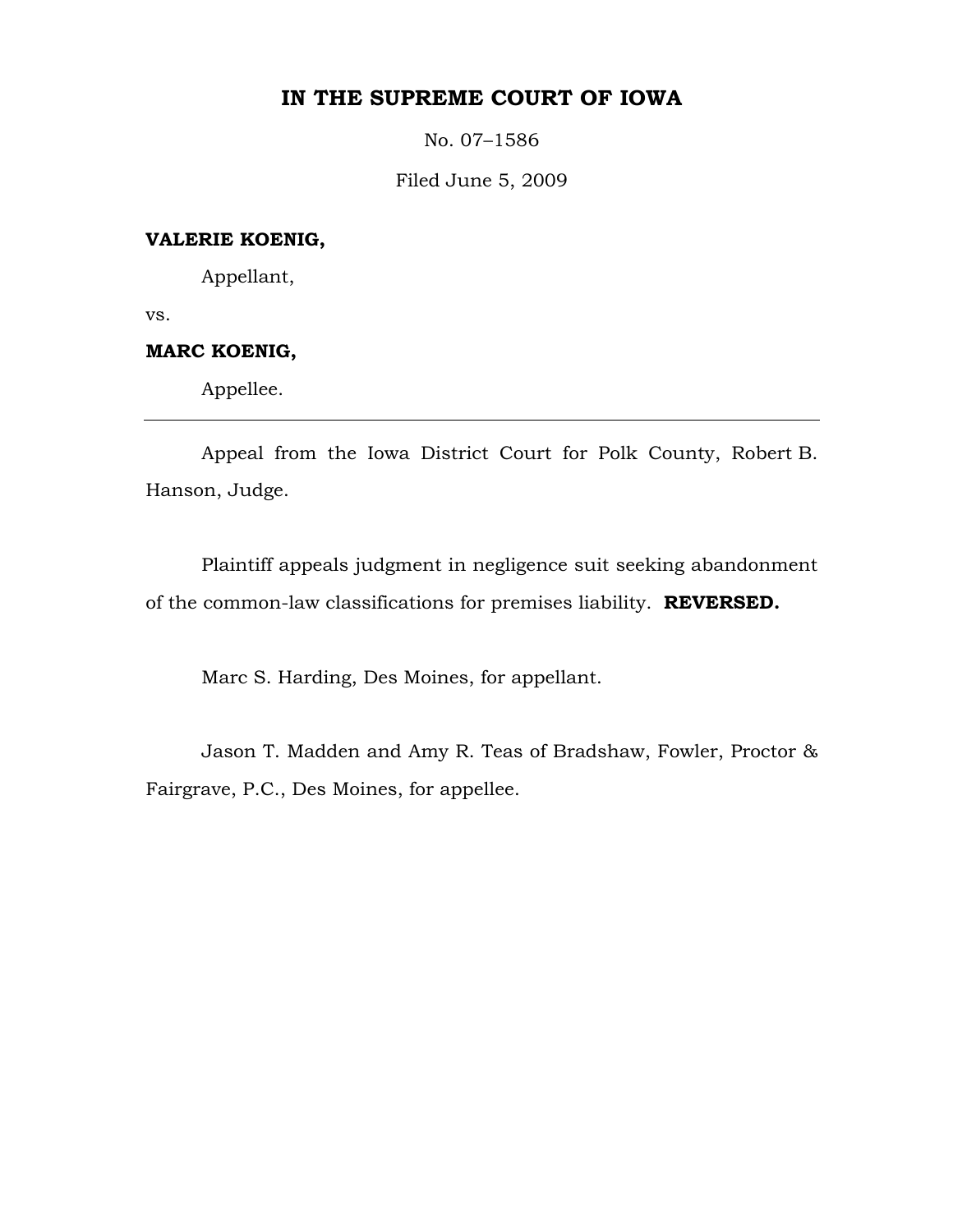# **APPEL, Justice.**

The question of whether Iowa should retain the traditional common-law distinction between an invitee and a licensee in premises liability cases has sharply divided this court in recent years. In this case, we hold that the common-law distinction between an invitee and a licensee no longer makes sound policy, unnecessarily complicates our law, and should be abandoned.

### **I. Background Facts and Proceedings.**

Valerie Koenig visited the home of her son, Marc Koenig, when he was ill in order to care for him and help with household chores. After doing laundry, she fell on a carpet cleaner hose while carrying clothes to a bedroom. As a result of the fall, Valerie was injured and required medical care, including the placement of a plate in her leg.

Valerie filed a petition alleging that Marc's negligent conduct caused her permanent injuries, pain and suffering, loss of function, and substantial medical costs. Marc generally denied her claim and further asserted that Valerie was negligent in connection with the occurrence and that she failed to mitigate her damages.

At trial, Valerie offered evidence that Marc was aware that the carpet cleaner hose was broken but did not warn her of the defect. Valerie further offered evidence that the color of the hose blended in with the color of the carpet, thereby making it difficult to see, and that one of two lights in the hallway near where she fell was not working, which lessened the light available to detect the hazard. Marc offered evidence that the broken hose was an open and obvious hazard and that Valerie did not turn on the light which was functioning in the hallway area.

At the close of trial, Valerie sought a general negligence instruction rather than the uniform jury instruction on the duty of care owed to a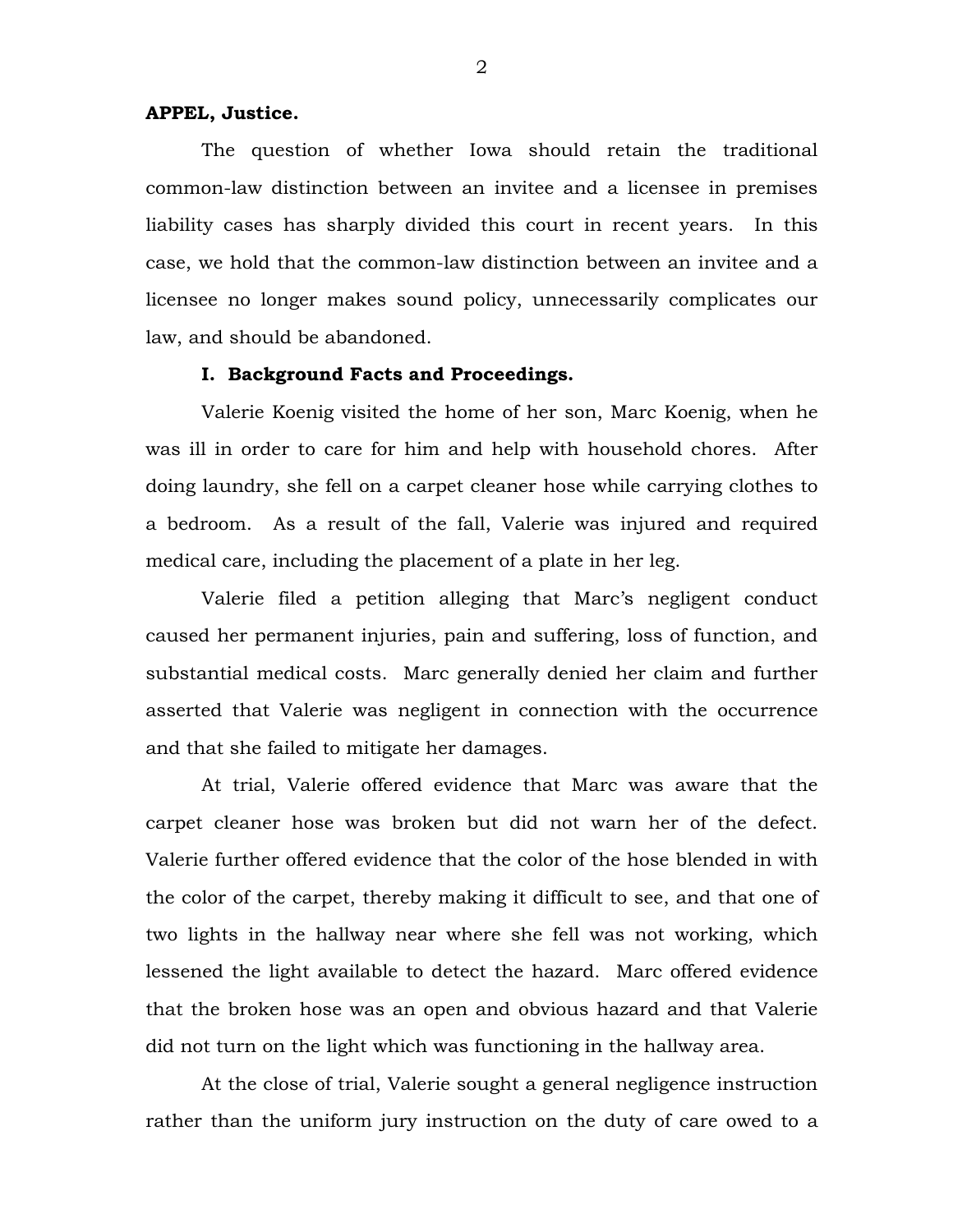licensee. The district court found that the law in Iowa on the proper instruction in a premises liability case was unsettled, declined to give the general negligence instruction sought by Valerie, and instead used the uniform jury instruction for licensees.

The jury returned a verdict in favor of Marc. After the district court entered judgment, Valerie filed a motion for a new trial based on the district court's failure to use her proposed general negligence instruction. Although the district court stated that it did not necessarily disagree with Valerie's position, it denied the motion. The district court noted that "Iowa appellate courts have not yet ruled that continued use of the stock instructions for premises liability cases constitutes error." Further, the district court questioned whether Valerie could demonstrate that prejudice occurred as a result of the use of the uniform instructions. Valerie filed a timely notice of appeal.

# **II. Standard of Review.**

We review challenges to jury instructions for correction of errors at law. *Boyle v. Alum-Line, Inc.*, 710 N.W.2d 741, 748 (Iowa 2006). We must determine whether the jury instructions presented "are a correct statement of the applicable law based on the evidence presented." *Le v. Vaknin*, 722 N.W.2d 412, 414 (Iowa 2006).

"Error in giving or refusing to give" a jury instruction does not warrant reversal unless it results in prejudice to the complaining party. *Wells v. Enter. Rent-A-Car Midwest*, 690 N.W.2d 33, 36 (Iowa 2004). Prejudice, however, is presumed and reversal required "when instructions are conflicting and confusing." *Waits v. United Fire & Cas. Co.*, 572 N.W.2d 565, 575 (Iowa 1997); *Moser v. Stallings*, 387 N.W.2d 599, 605 (Iowa 1986). Similarly, "[w]hen jury instructions contain a material misstatement of the law, the trial court has no discretion to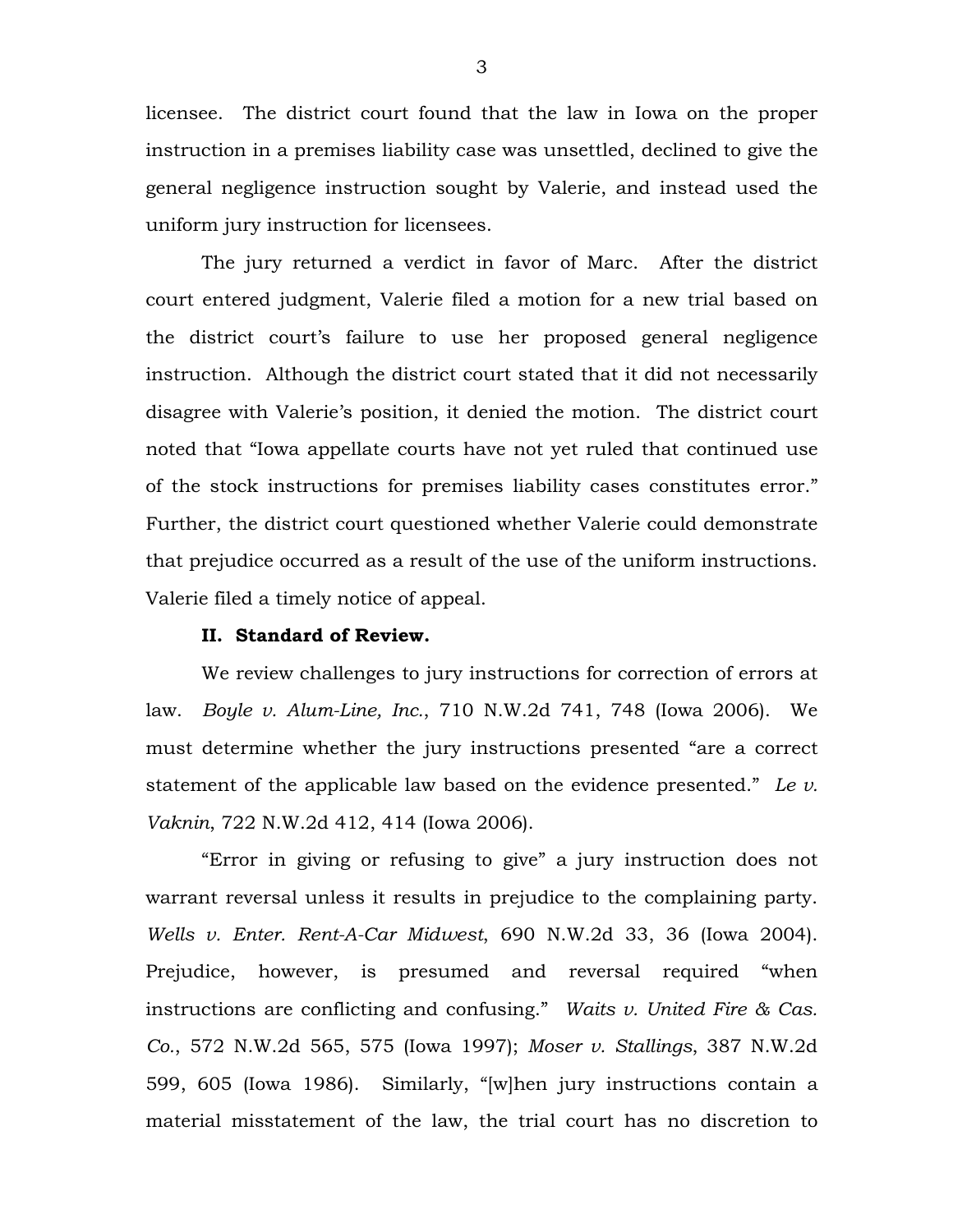deny a motion for a new trial." *Benn v. Thomas*, 512 N.W.2d 537, 539 (Iowa 1994); *Brown v. Lyon*, 258 Iowa 1216, 1222, 142 N.W.2d 536, 539 (1966). An instruction which allocates the burden of proof is a material instruction. *Kaspar v. Schack*, 237 N.W.2d 414, 417 (Neb. 1976).

#### **III. Discussion.**

**A. Origin and Rationale of Common-Law Distinctions.** The premises liability trichotomy, which distinguishes between invitees, licensees, and trespassers, finds its roots in the English common law. John Ketchum, Note, *Missouri Declines an Invitation to Join the Twentieth Century: Preservation of the Licensee-Invitee Distinction in* Carter v. Kinney, 64 UMKC L. Rev. 393, 395 (1995). "The distinctions which the common law draws between licensee and invitee were inherited from a culture deeply rooted to the land, a culture which traced many of its standards to a heritage of feudalism." *Kermarec v. Compagnie Generale Transatlantique*, 358 U.S. 625, 630, 79 S. Ct. 406, 410, 3 L. Ed. 2d 550, 554 (1959). The trichotomy emerged in an era where land ownership was paramount and the primary source of power, wealth, and dominance. *Nelson v. Freeland*, 507 S.E.2d 882, 887 (N.C. 1998). At the core of the trichotomy was the presumption that landowners generally were free to act as they pleased within the confines of their own property. Robert S. Driscoll, Note, *The Law of Premises Liability in America: Its Past, Present, and Some Considerations for Its Future*, 82 Notre Dame L. Rev. 881, 893 (2006).

These common-law classifications arose from reluctance "to leave the determination of liability to a jury 'composed mainly of potential land entrants.' " Michael Sears, Comment, *Abrogation of the Traditional Common Law of Premises Liability*, 44 U. Kan. L. Rev. 175, 176 (1995) (quoting Norman S. Marsh, *The History and Comparative Law of Invitees,*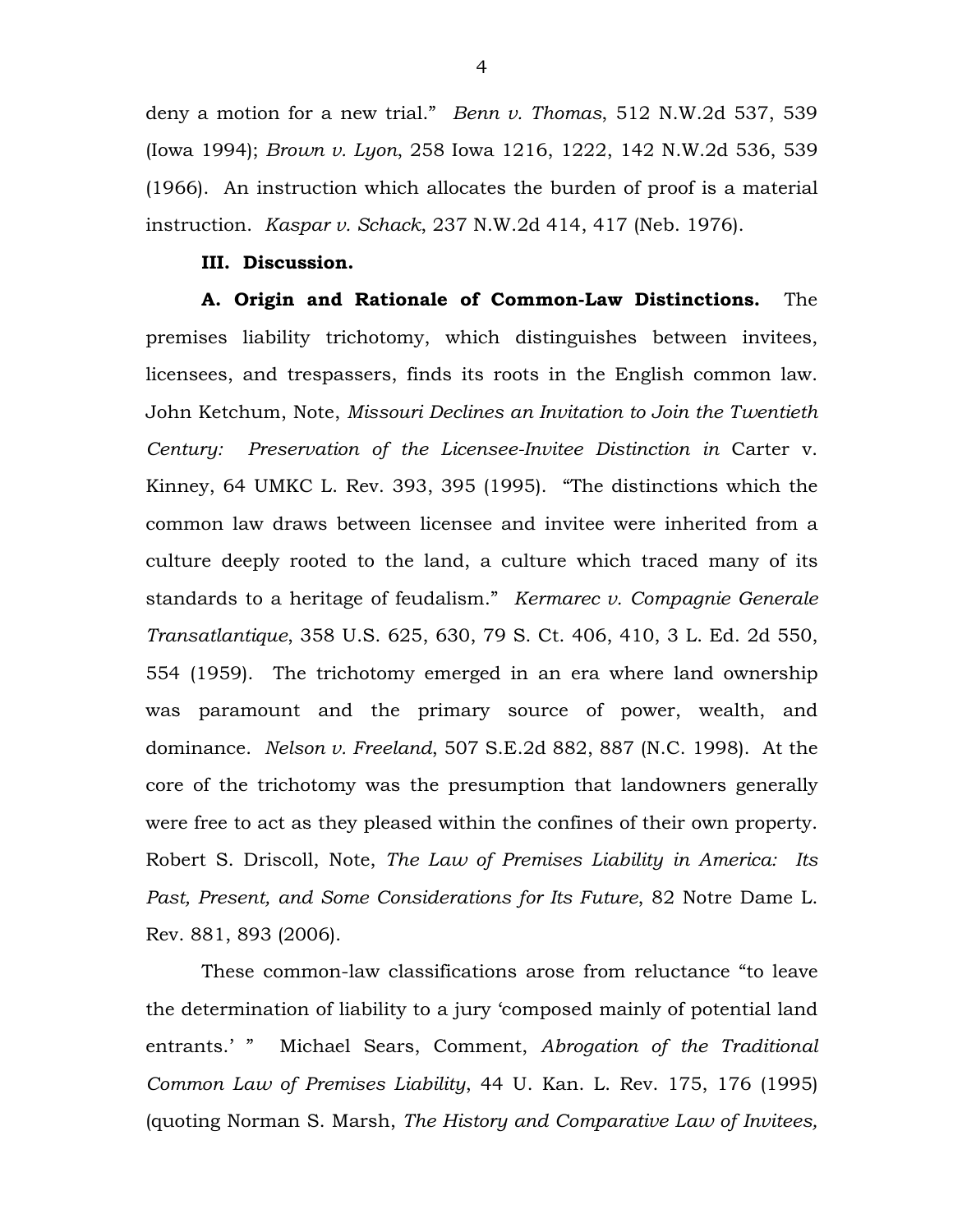*Licensees and Trespassers*, 69 L.Q. Rev. 182, 184 (1953)). The distinctions, therefore, were

created to disgorge the jury of some of its power by either allowing the judge to take the case from the jury based on legal rulings or by forcing the jury to apply the mechanical rules of the trichotomy instead of considering the pertinent issue of whether the landowner acted reasonably in maintaining his land.

*Nelson*, 507 S.E.2d at 887.

The trichotomy emerged in a time of tort law far different from our own. When the trichotomy was developing, "the principle that a man should be held responsible for foreseeable damages" was only reluctantly recognized in a limited number of cases. *Id.* Today, the situation has changed dramatically as the concept of negligence is a predominant concept in our tort law.

The emergence of negligence law almost immediately conflicted with the common-law system. Kathryn E. Eriksen, Comment, *Premises Liability in Texas—Time for a "Reasonable" Change*, 17 St. Mary's L.J. 417, 422 (1986). "Common-law courts, however, decided not to replace the trichotomy with modern principles of negligence law, as they did in almost all other tort areas, but rather 'superimposed the new [negligence] principles upon the existing framework of entrant categories.' " *Nelson*, 507 S.E.2d at 887–88 (quoting Sears, 44 U. Kan. L. Rev. at 176).

Modern courts that have retained the trichotomy have largely set forth the traditional justifications: (1) the continued fear of jury abuse; (2) the fear that by "substituting the negligence standard of care for the common-law categories, landowners will be forced to bear" the financial burden of taking precautions such as maintaining adequate insurance policies; and (3) the need to promote stability and predictability in the law. *Id.* at 888.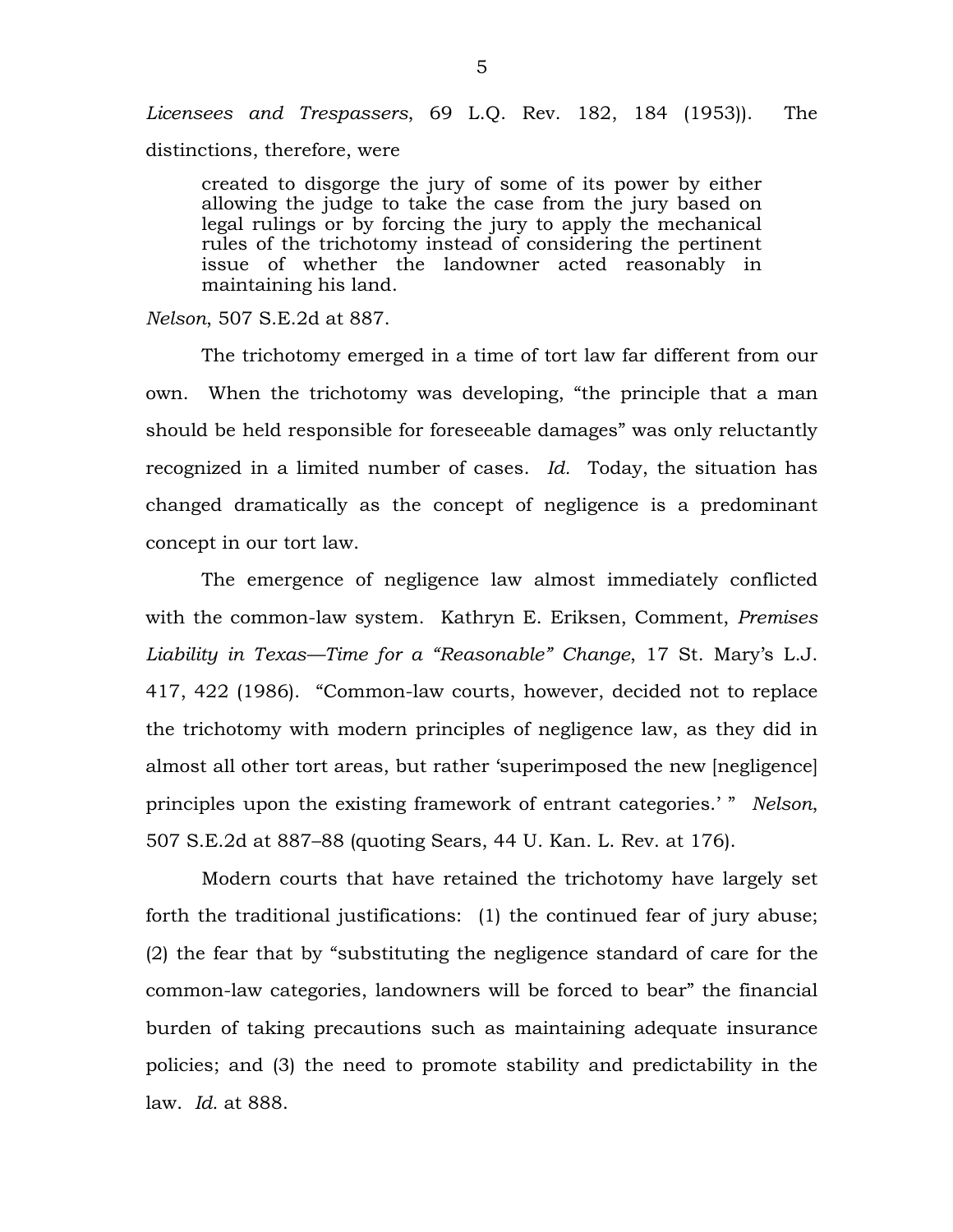**B. Trend in Other Jurisdictions.** The first American blow to the trichotomy was hurled by the United States Supreme Court.[1](#page-5-0) In *Kermarec*, the Court refused to extend the common-law distinctions to admiralty law. The Court heavily criticized the doctrine, noting:

In an effort to do justice in an industrialized urban society, with its complex economic and individual relationships, modern common-law courts have found it necessary to formulate increasingly subtle verbal refinements, to create subclassifications among traditional common-law categories, and to delineate fine gradations in the standards of care which the landowner owes to each. Yet even within a single jurisdiction, the classifications and subclassifications bred by the common law have produced confusion and conflict. As new distinctions have been spawned, older ones have become obscured. Through this semantic morass the common law has moved, unevenly and with hesitation, towards "imposing on owners and occupiers a single duty of reasonable care in all the circumstances."

*Kermarec*, 358 U.S. at 630–31, 79 S. Ct. at 410, 3 L. Ed. 2d at 554–55 (quoting *Kermarec v. Compagnie Generale Transaltlantique*, 245 F.2d 175, 180 (2d Cir. 1957) (Clark, C.J., dissenting)).

After *Kermarec*, the movement away from the common-law distinctions received a major boost in 1968 with the California Supreme Court's decision in *Rowland v. Christian*, 443 P.2d 561 (Cal. 1968), *abrogated in part by statute as stated in Calvillo-Silva v. Home Grocery*, 968 P.2d 65, 72 (Cal. 1998). In rejecting application of the common-law formulation, the *Rowland* court noted,

[W]e are satisfied that continued adherence to the common law distinctions can only lead to injustice or, if we are to avoid injustice, further fictions with the resulting complexity and confusion. We decline to follow and perpetuate such rigid classifications . . . although the plaintiff's status as a trespasser, licensee, or invitee may in the light of the facts

<span id="page-5-0"></span><sup>&</sup>lt;sup>1</sup>The creators of the trichotomy proved to also be its first detractors. England passed the Occupiers' Liability Act of 1957 effectively eliminating the distinction between an invitee and licensee from English law. Driscoll, 82 Notre Dame L. Rev. at 885.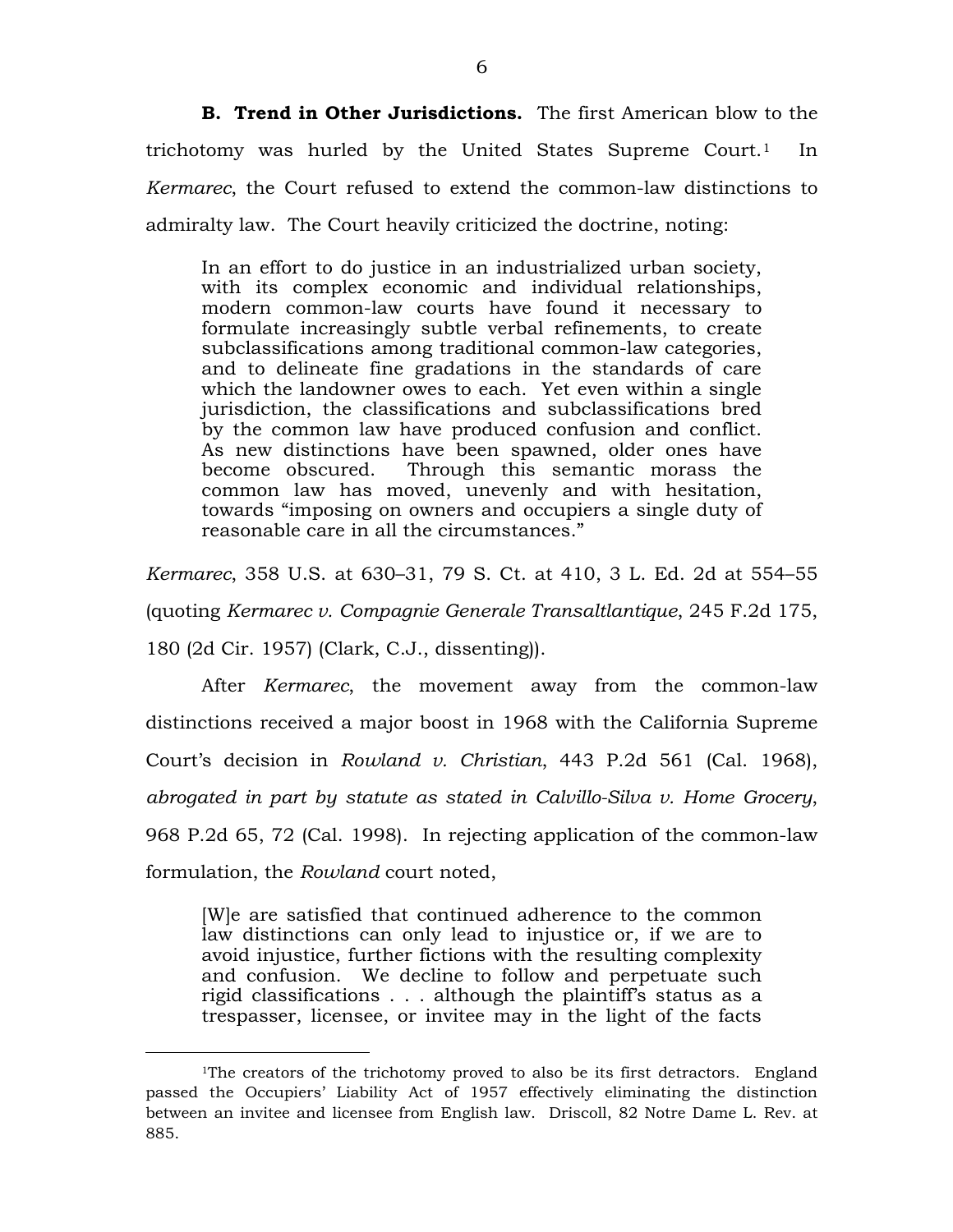giving rise to such status have some bearing on the question of liability, the status is not determinative.

443 P.2d at 568. Following *Rowland*, numerous courts abandoned the common-law system. *See Smith v. Arbaugh's Rest., Inc.*, 469 F.2d 97, 107 (D.C. Cir. 1972); *Webb v. City & Borough of Sitka*, 561 P.2d 731, 734 (Alaska 1977), *abrogated in part by statute as stated in Univ. of Alaska v. Shanti*, 835 P.2d 1225, 1228 n.5 (Alaska 1992); *Mile High Fence Co. v. Radovich*, 489 P.2d 308, 314–15 (Colo. 1971), *abrogated by statute as stated in Bath Excavating & Constr. Co. v. Wills*, 847 P.2d 1141, 1145 (Colo. 1993); *Pickard v. City & County of Honolulu*, 452 P.2d 445, 446 (Haw. 1969); *Cates v. Beauregard Elec. Coop., Inc.*, 328 So. 2d 367, 370– 71 (La. 1976); *Limberhand v. Big Ditch Co.*, 706 P.2d 491, 496 (Mont. 1985); *Moody v. Manny's Auto Repair*, 871 P.2d 935, 942 (Nev. 1994), *superseded by statute as stated in Wiley v. Redd*, 885 P.2d 592, 595 (Nev. 1994); *Ouellette v. Blanchard*, 364 A.2d 631, 634 (N.H. 1976); *Basso v. Miller*, 352 N.E.2d 868, 872 (N.Y. 1976); *Mariorenzi v. Joseph DiPonte, Inc*., 333 A.2d 127, 131–32 (R.I. 1975), *overruled in part by Tantimonico v. Allendale Mut. Ins. Co.*, 637 A.2d 1056, 1057 (R.I. 1994); *see also* Vitauts M. Gulbis, Annotation, *Modern Status of Rules Conditioning Landowner's Liability Upon Status of Injured Party as Invitee, Licensee, or Trespasser*, 22 A.L.R.4th 294 (2008).

After *Rowland*, however, a second, more moderate trend began to emerge in the case law. Instead of abandoning the trichotomy entirely, some courts began to abandon the distinction between invitees and licensees, while retaining the trespasser classification. *See Wood v. Camp*, 284 So. 2d 691, 695 (Fla. 1973); *Jones v. Hansen*, 867 P.2d 303, 310 (Kan. 1994); *Poulin v. Colby Coll.*, 402 A.2d 846, 851 n.5 (Me. 1979); *Mounsey v. Ellard*, 297 N.E.2d 43, 51–52 & n.7 (Mass. 1973); *Peterson v.*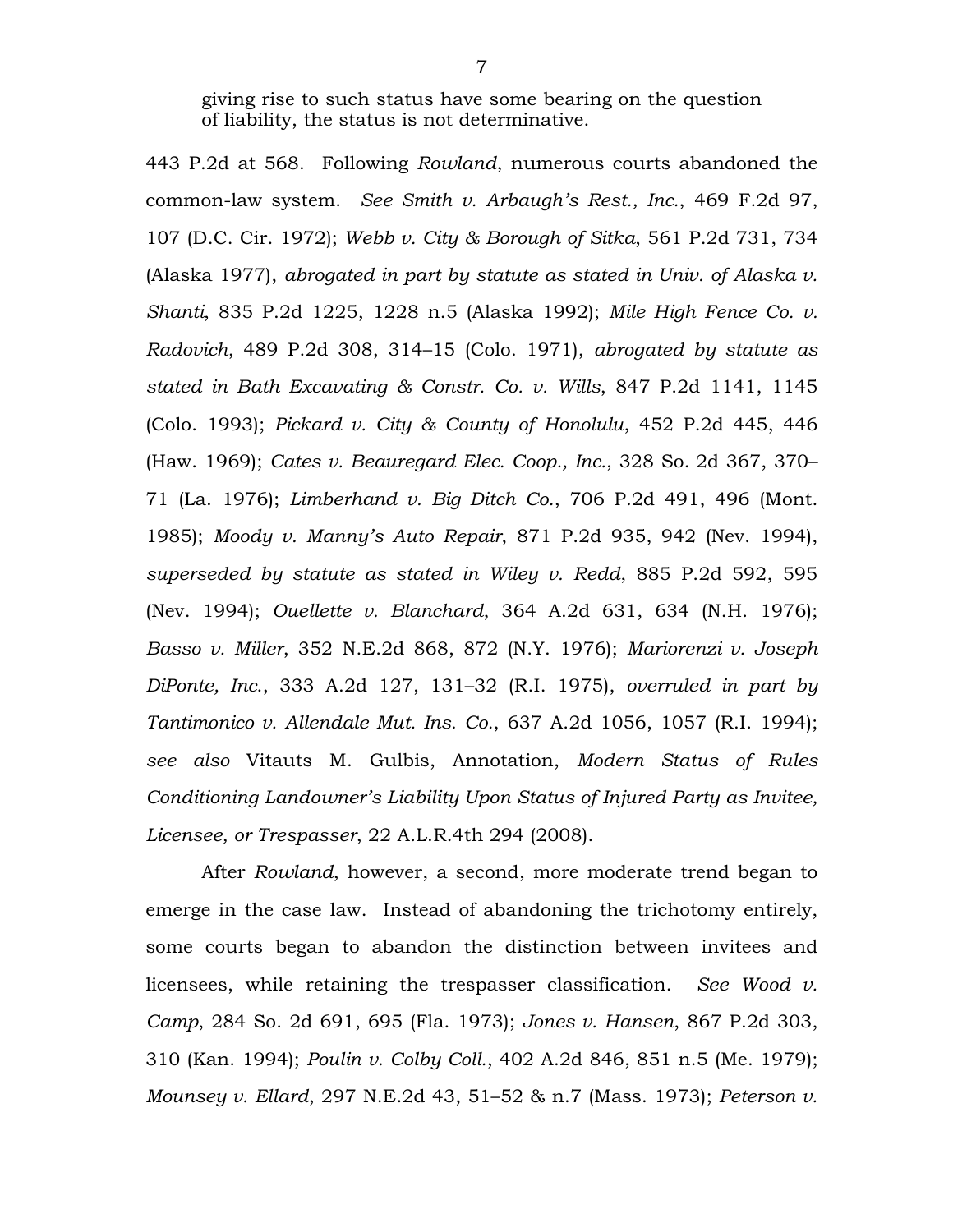*Balach*, 199 N.W.2d 639, 642 (Minn. 1972); *Heins v. Webster County*, 552 N.W.2d 51, 57 (Neb. 1996); *Ford v. Bd. of County Comm'rs*, 879 P.2d 766, 770 (N.M. 1994); *Nelson*, 507 S.E.2d at 892; *O'Leary v. Coenen*, 251 N.W.2d 746, 751 (N.D. 1977); *Hudson v. Gaitan*, 675 S.W.2d 699, 703 (Tenn. 1984), *overruled in part on other grounds by McIntyre v. Balentine*, 833 S.W.2d 52, 54 (Tenn. 1992); *Mallet v. Pickens*, 522 S.E.2d 436, 446 (W. Va. 1999); *Antoniewicz v. Reszcynski*, 236 N.W.2d 1, 11 (Wis. 1975); *Clarke v. Beckwith*, 858 P.2d 293, 296 (Wyo. 1993).

Still other states, including Iowa, limited the common-law system by refusing to apply the doctrine to child entrants. *See Cope v. Doe*, 464 N.E.2d 1023, 1028 (Ill. 1984); *Rosenau v. City of Estherville*, 199 N.W.2d 125, 136 (Iowa 1972). Some courts and the Restatement drew another exception—imposing a duty of reasonable care upon landowners to warn a "discovered" or "foreseeable" trespasser of any dangerous condition which is known by the landowner but not by the trespasser. *See* 2 Restatement (Second) of Torts § 337 cmt. b (1979); *Appling v. Stuck*, 164 N.W.2d 810, 814–15 (Iowa 1969); *Latimer v. City of Clovis*, 495 P.2d 788, 792 (N.M. Ct. App. 1972) (reversing summary judgment because there was a genuine issue of material fact as to whether decedent was a discovered or ordinary trespasser).

Although a bare majority of states have now departed from the original trichotomy in some fashion, a number of courts have declined to abandon the common-law system. *See McMullan v. Butler*, 346 So. 2d 950, 952 (Ala. 1977); *Nicoletti v. Westcor, Inc.*, 639 P.2d 330, 332 (Ariz. 1982); *Bailey v. Pennington*, 406 A.2d 44, 47–48 (Del. 1979); *Mooney v. Robinson*, 471 P.2d 63, 65 (Idaho 1970); *Kirschner ex rel. Kirschner v. Louisville Gas & Elec. Co.*, 743 S.W.2d 840, 844 (Ky. 1988); *Sherman v. Suburban Trust Co.*, 384 A.2d 76, 83 (Md. 1978); *Little ex rel. Little v. Bell*,

8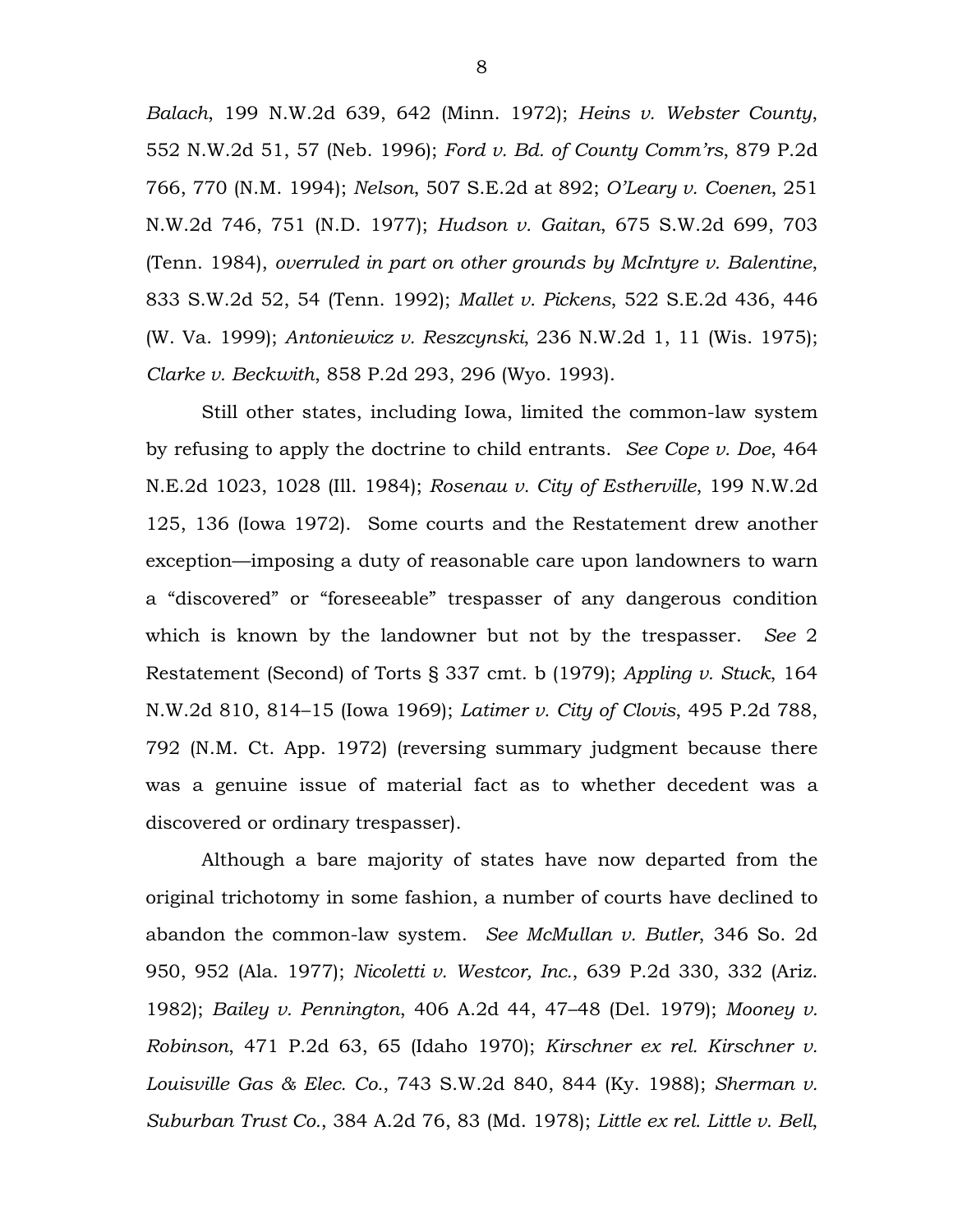719 So. 2d 757, 764 (Miss. 1998); *Vega ex rel. Muniz v. Piedilato*, 713 A.2d 442, 448–49 (N.J. 1998); *Sutherland v. Saint Francis Hosp., Inc.*, 595 P.2d 780, 782 (Okla. 1979); *Di Gildo v. Caponi*, 247 N.E.2d 732, 736 (Ohio 1969); *Musch v. H-D Elec. Coop., Inc.*, 460 N.W.2d 149, 156–57 (S.D. 1990); *Buchholz v. Steitz*, 463 S.W.2d 451, 454 (Tex. Civ. App. 1971); *Tjas v. Proctor*, 591 P.2d 438, 441 (Utah 1979).

In total, the jurisdictions are now split, with a majority of states departing from the common-law classifications in some manner, and a substantial minority either rejecting abolition or not taking a recent position.

**C. Prior Iowa Case Law.** Almost four decades ago this court noted, "The application of rigid common-law rules (which turn the liability of the land possessor on the status of the person harmed) in the context of our complex, industrialized and heavily populated society has come under increasing criticism." *Rosenau*, 199 N.W.2d at 135. Despite this observation, this court has not yet expressly rejected use of the common-law system in the intervening years. *See id.* ("We observe common-law classifications of injured parties have proliferated in our own decisions."); *see also Paul v. Luigi's, Inc.*, 557 N.W.2d 895, 897 (Iowa 1997) (explaining court's reluctance to conclusively establish land possessor's duty of care on the basis of injured party's status); *Pottebaum v. Hinds*, 347 N.W.2d 642, 645 (Iowa 1984) (same).

The question of the continued validity of the trichotomy was squarely raised in *Sheets v. Ritt, Ritt & Ritt, Inc.*, 581 N.W.2d 602 (Iowa 1998). In *Sheets*, the plaintiff sued the operators of a motel after she slipped and fell in the shower area of the ladies' locker room. *Sheets*, 581 N.W.2d at 603. Just as in the case at hand, the *Sheets* plaintiff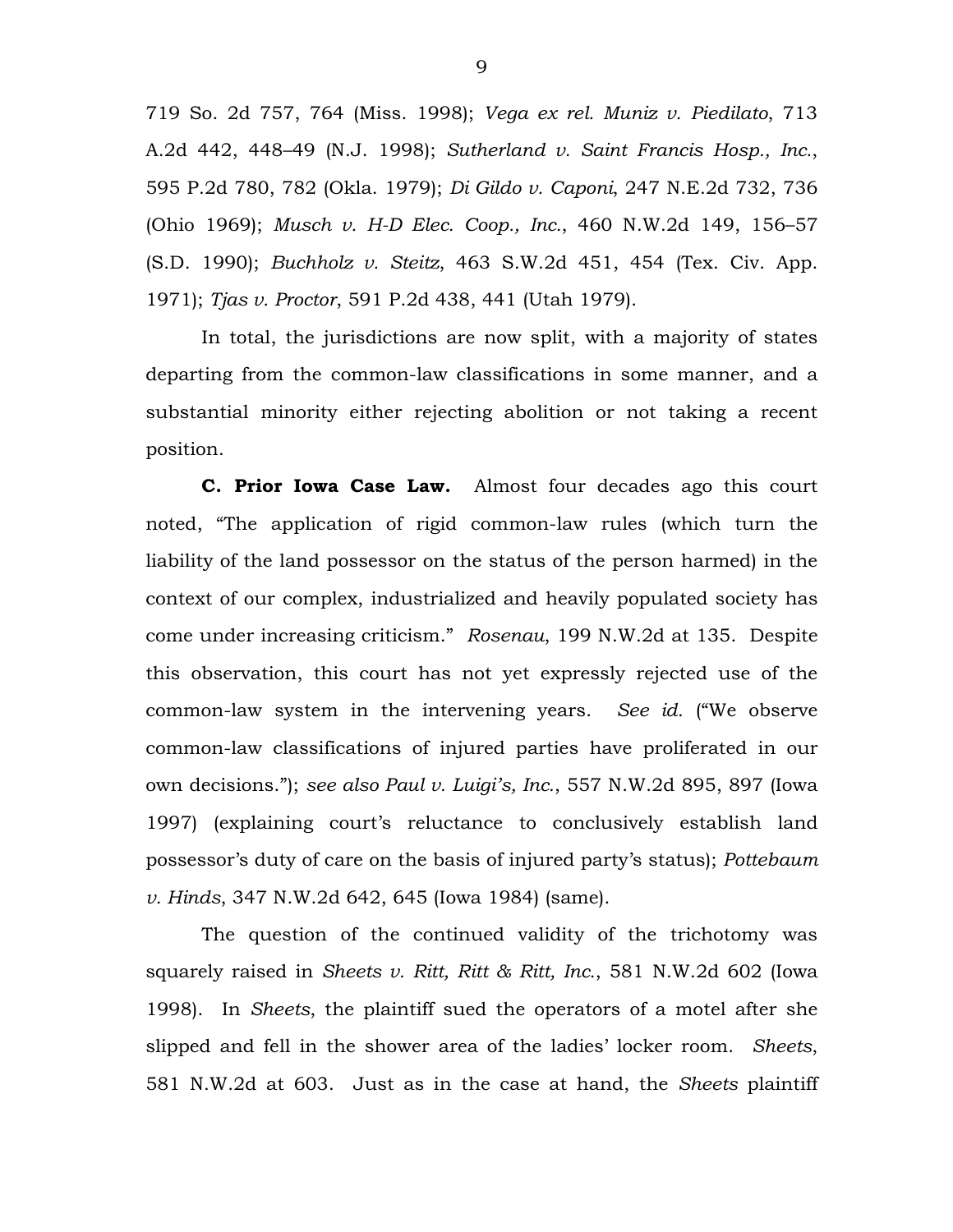sought a general jury instruction on negligence as opposed to the trichotomy approach. *Id.* at 604.

In addressing the issue, a plurality of the court recognized its longstanding disenchantment with the common-law distinctions. *Id.* The plurality then concluded that this court has not previously abrogated the trichotomy for the pragmatic determination that the plaintiff had not suffered harm due to the use of the common-law jury instructions. *Id.* at 606. The plurality noted the dozens of jurisdictions that had abrogated the common-law formula, either in whole or in part—abolishing the distinction between invitees and licensees. *Id.* at 605. Finally, the plurality concluded that although "adoption of comparative fault [did] not seem to have been the usual catalyst for abandonment of the commonlaw distinctions," the common-law distinctions must now be abandoned in Iowa. The plurality reasoned that "assigning duties to owners or occupiers of land on the basis of the status of a visitor is . . . unreasonable and unfair." *Id.*

The *Sheets* decision, however, was only joined by four justices. Four other justices concurred in result, determining that the plaintiff was not prejudiced by the use of the common-law instructions, but remaining unwilling to abandon the traditional classifications. *Id.* at 607. Justice Lavorato took no part, leaving the fundamental issue unresolved.

A year later, this court reasserted its commitment to the commonlaw distinctions. In *Richardson v. Commodore, Inc.*, 599 N.W.2d 693, 695 (Iowa 1999), a bar patron sued the operators of the bar after he was struck by falling plaster while playing pool. The issue in *Richardson*, however, was not the validity of the jury instructions, but rather whether there was sufficient evidence to impute knowledge of the dangerous condition—the sagging plaster ceiling—to the defendants. *Richardson*,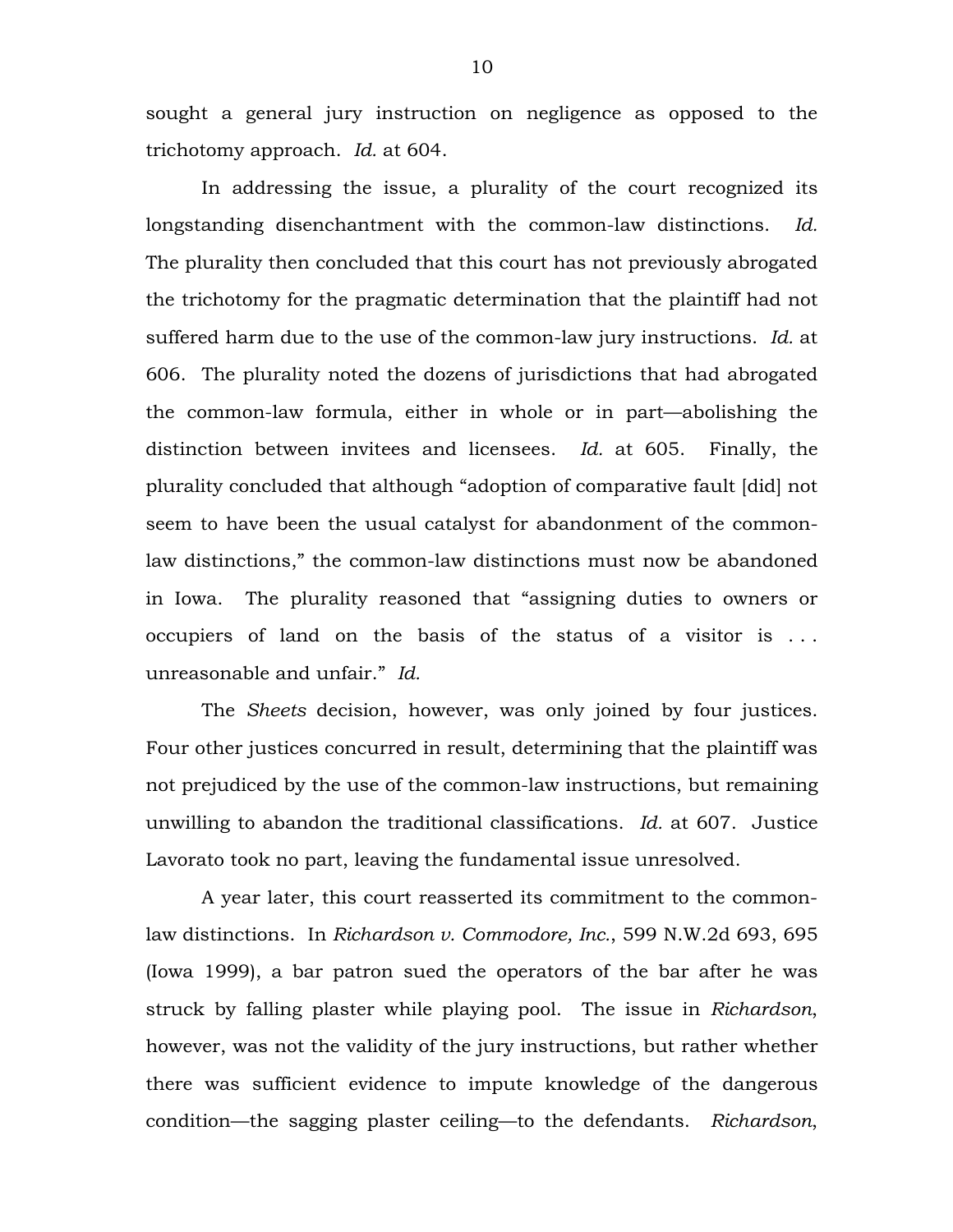599 N.W.2d at 697. This court nevertheless took the opportunity in *Richardson* to include the following footnote:

Although a plurality of the court would abrogate any distinction based on the status of the plaintiff, *see Sheets v. Ritt, Ritt & Ritt, Inc.*, 581 N.W.2d 602, 603 (Iowa 1998), that position has not yet gained the approval of a majority of this court. Therefore, the status of the plaintiff continues to be a relevant consideration in premises liability law.

*Id.* at 698 n.3.

This court next addressed the trichotomy in *Alexander v. Medical Associates Clinic*, 646 N.W.2d 74 (Iowa 2002). In *Alexander*, the plaintiff trespassed into an undeveloped open field next to the defendant's office building to retrieve his sister's dog. *Alexander*, 646 N.W.2d at 75. The plaintiff was injured when, walking in darkness, he fell into a ditch and hurt his knee. *Id.* The only issue in *Alexander* was whether Iowa should abandon the common-law rule of trespasser liability and replace it with a duty of reasonable care under the circumstances. *Id*. Canvassing the case law in other jurisdictions, this court determined that only six states use a negligence standard to govern trespasser liability, twenty-nine states declined the opportunity to abrogate the common-law trespasser standard, "and two state legislatures . . . reinstated the common-law trespasser rule after it had been abolished by court decision." *Id.* at 78. The *Alexander* court concluded that an overwhelming number of courts retained the common-law trespasser rule (1) because the rule retains validity in modern day life as recognition of the social good of property ownership/control; and (2) because the "rule is . . . better suited to achieve a reasonable balance between individual property rights and the interests of a trespasser." *Id.* at 79.

Due to his recusal in *Sheets*, then Chief Justice Lavorato had theretofore been silent on validity of the common-law distinctions. He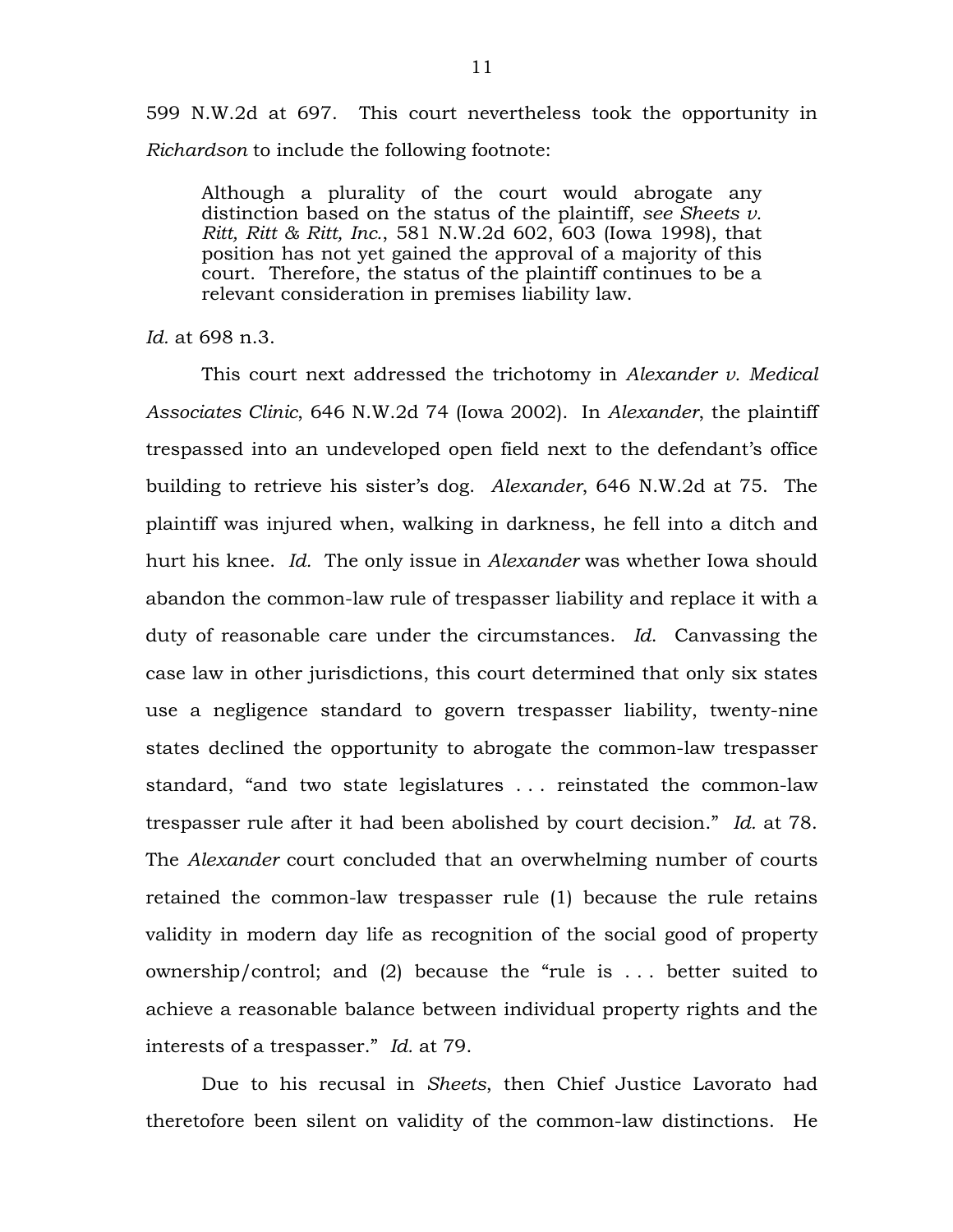rectified that omission in *Alexander* by writing a special concurrence. *Id.* at 80 (Lavorato, C.J., specially concurring). The special concurrence favored abolition of the common-law distinctions noting that they were borne of a different time "and in a wholly different legal climate from the one that exists today." *Id.* The opinion advocated for the middle ground—abolishing the distinction between invitees and licensees, while retaining the common-law rule regarding trespassers. *Id.* In reaching this conclusion, the concurrence noted that "inherent in the trichotomy is the notion that a jury could not be trusted to enter a just verdict." *Id.* at 82. This belief was out of sync with the whole of tort law where juries are afforded considerable authority and discretion. *Id.*

The special concurrence further criticized the trichotomy as inherently confusing, potentially leading to inequities. Though not at issue in this case, the concurrence noted the routine difficulty in determining an entrant's status. *Id.* at 83 (citing *Franconia Assocs. v. Clark*, 463 S.E.2d 670 (Va. 1995) (considering whether mall employee lost status as an invitee by attempting to stop a robber); *Lakeview Assocs., Ltd. v. Maes*, 907 P.2d 580 (Colo. 1995) (discussing whether tenant, who paid rent but happened to not own a car, was invitee or licensee when she fell while walking across the parking lot of an apartment complex); *Peterson v. Romine*, 960 P.2d 1266 (Idaho 1998) (considering whether plaintiff who parked in downtown parking lot provided for shoppers, but who shopped at an adjacent but unaffiliated store, was therefore not a business invitee when she was injured by stepping into a pothole); and *Gladon v. Greater Cleveland Reg'l Transit Auth.*, 662 N.E.2d 287 (Ohio 1996) (questioning whether fare-paying customer of subway system, who was assaulted and thrown by third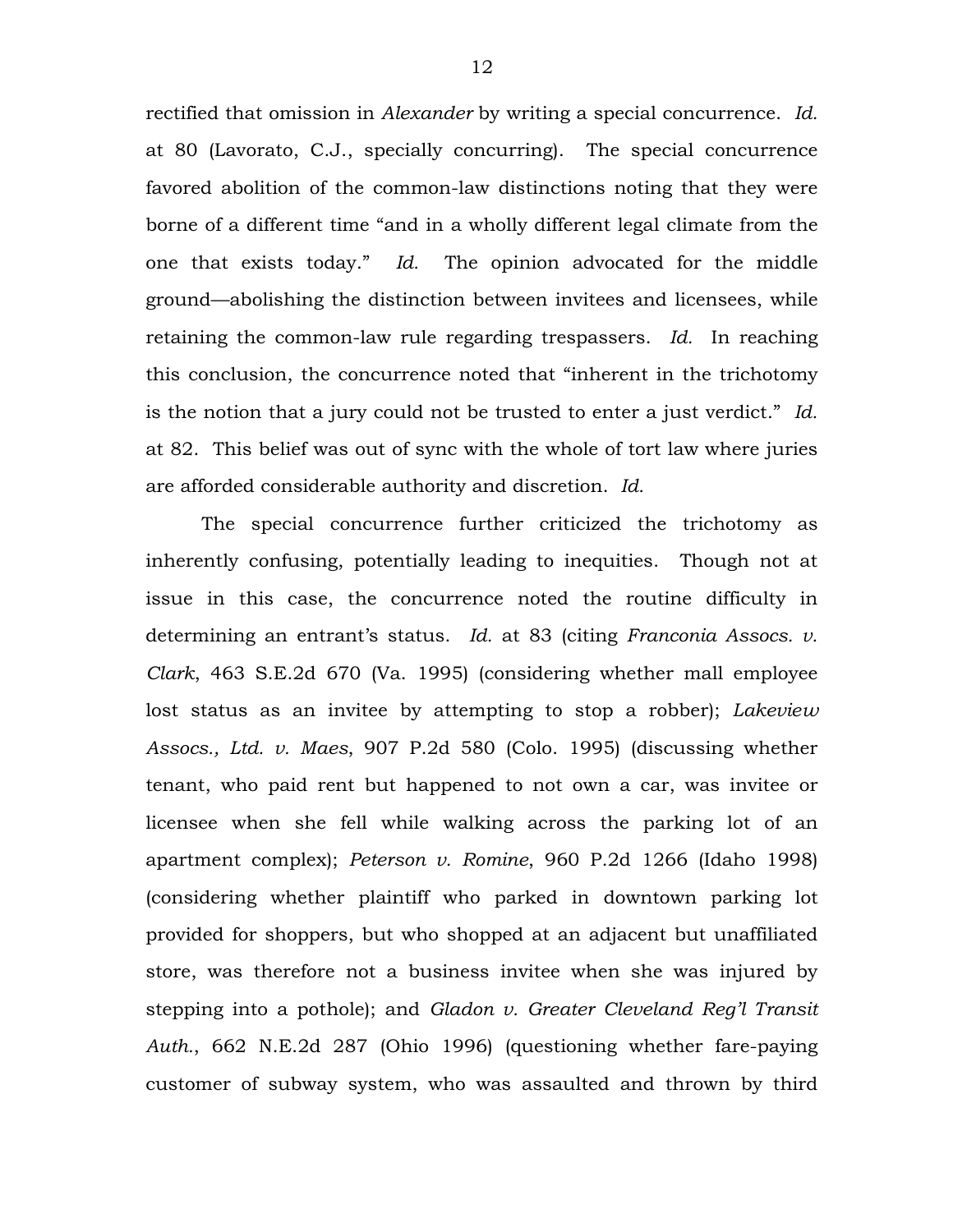parties upon exiting train, was still invitee when left lying on tracks and struck by train)).

Due to this potential for confusion, the *Alexander* special concurrence asserted that abolishing the common-law formulation would lead to more predictable results. And, contrary to critics, would not leave the jury utterly standardless. The foreseeability of the visitor's presence and the time, manner, place, and surrounding circumstances of his entry would continue to be relevant factors in determining whether the landowner acted reasonably. *Id.* at 84. Abolishing the common-law distinctions does not truly alter the underlying principles of premises liability. *Id.* It simply prevents, according to the concurrence, an entrant's status as being the sole/primary factor. *Id.* Finally, the concurrence noted that abolishing the distinctions would recognize "that our modern social mores and humanitarian values place more importance on human life than on property." *Id.*

The premises liability issue returned to this court three years later in *Anderson v. State*, 692 N.W.2d 360 (Iowa 2005). Anderson filed suit against the State after she was injured leaving the University of Northern Iowa library. *Anderson*, 692 N.W.2d at 361. Anderson claimed that the State and its agents were negligent in not closing the library due to a winter storm. *Id.* at 363. Once again the plaintiff objected to the use of the stock instruction and claimed that the court should have alternatively instructed the jury that the possessor of land must exercise reasonable care under all the circumstances existing at the time and place of the injury for the protection of lawful entrants. *Id.* at 367. The district court overruled the objection. While this court noted the issue, the majority opinion did not contain an analysis or exegesis on the subject. Instead, the court merely noted that it was evenly divided on the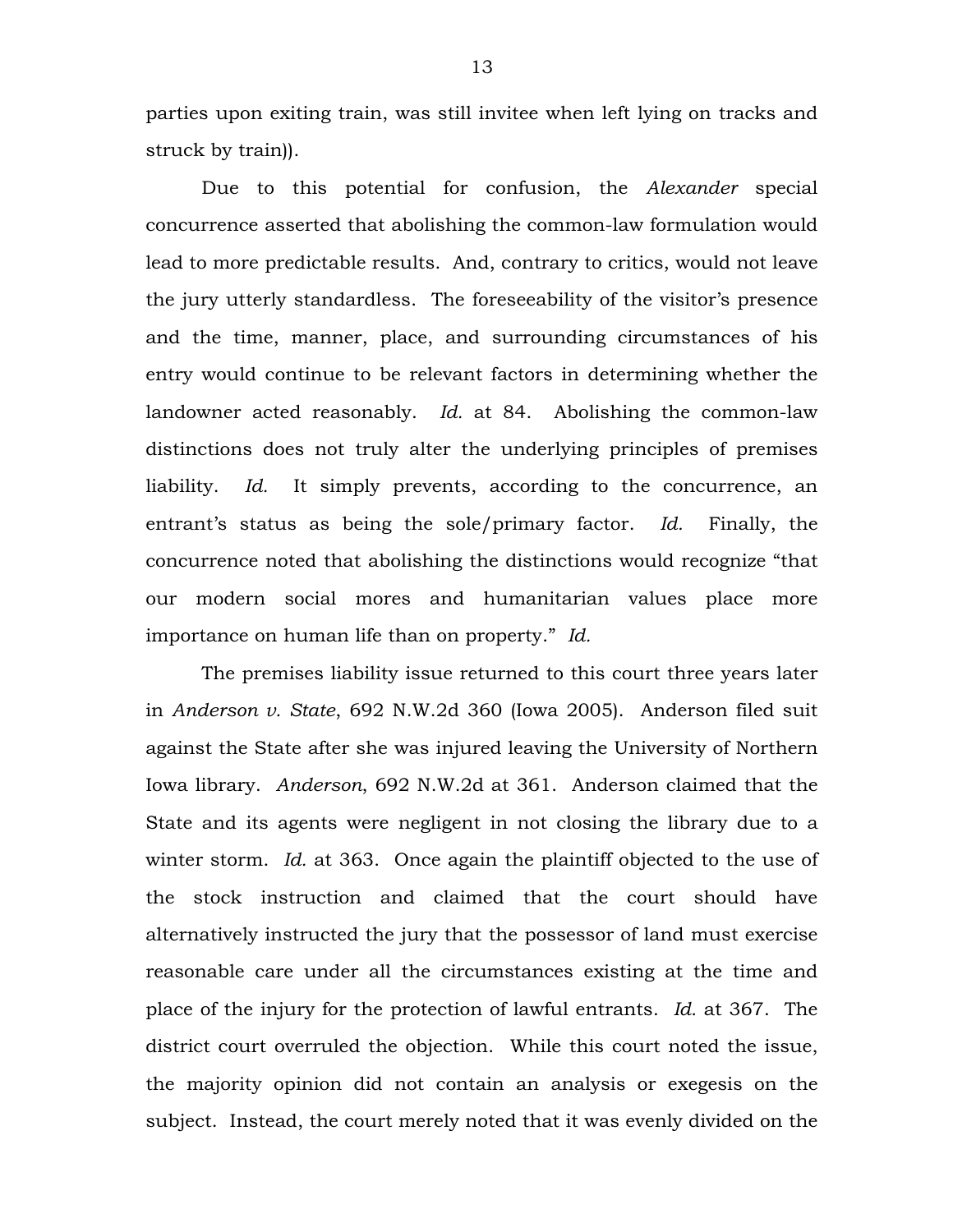jury instruction issue and affirmed the district court on that ground by operation of law. *Id.*

This court last addressed the premises liability issue just threeand-a-half years ago in *Benham v. King*, 700 N.W.2d 314 (Iowa 2005). While visiting his dentist King in 2000, Benham was injured when the dental chair suddenly collapsed and he fell against a sink and cabinet located near the chair. *Benham*, 700 N.W.2d at 316. The case proceeded to trial, where the district court granted King's motion for directed verdict concluding that there was no evidence that King should have known of the defective condition of the chair which caused it to collapse. *Id.* at 317. This court determined that directed verdict was proper as Benham failed to present evidence that King could have discovered the particular defect that caused the injury through the exercise of reasonable care. *Id.* at 320. Therefore, King did not breach his duty of care to Benham, an invitee. *Id.* at 321.

While the court was unanimous as to result, this case once again produced a lengthy special concurrence. *Id.* (Wiggins, J., specially concurring). This special concurrence noted that:

A more logical approach to a premises liability case would be to abandon the antiquated common-law dichotomy with its contradictory and confusing rules and adopt the modern rule requiring a possessor of land to exercise reasonable care under all the circumstances existing at the time and place of the injury for the protection of invitees and licensees.

*Id.* at 322.

### **D. Adoption of General Negligence Standard for Invitees and**

**Licensees.** Taking into consideration the wealth of case law in our sister jurisdictions, academic commentary, and the history of the common-law distinctions, we now conclude that the advantages of abolishing the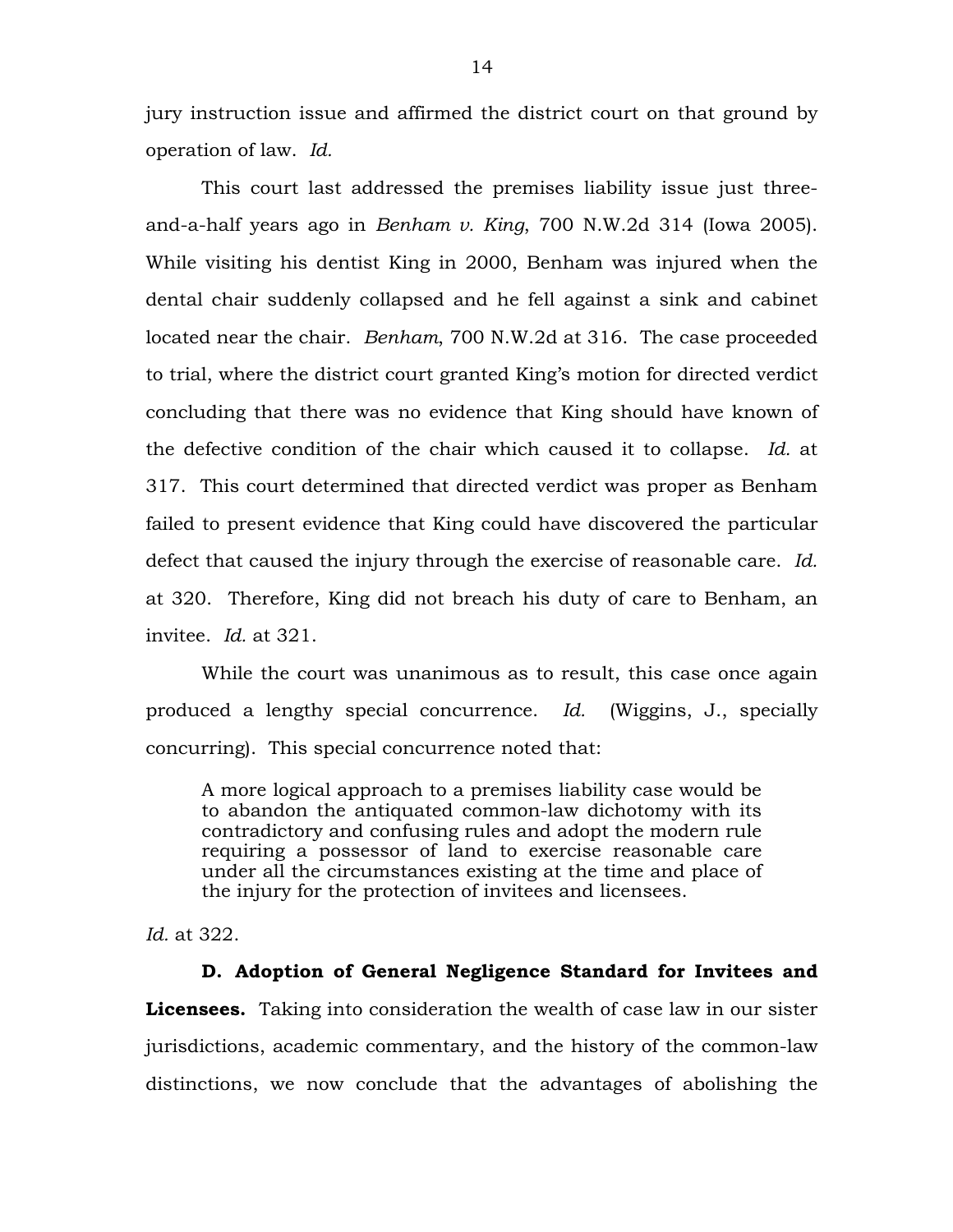distinction between invitees and licensees outweigh the value of its retention.

The primary advantage of abolishing the invitee-licensee distinction is to avoid confusion. While there is no issue in this case as to Valerie's status, properly categorizing an entrant's status has proven a dubious task in other cases. As noted previously, the *Alexander* special concurrence is replete with examples of the difficulties appellate courts have experienced in attempting to fit modern human interaction into rigid categories developed three centuries ago. Such confusion is likely to only increase in the future. *See generally* Matthew D. Lincoln, Note, *Landowners' Duty to Guests of Invitees and Tenants*: Vogt v. Murraywood Swim & Racquet Club *&* Goode v. St. Stephens United Methodist Church, 57 S.C. L. Rev. 387 (2005) (discussing South Carolina's difficulty in classifying the duty owed to guests of invitees or tenants visà-vis the landowner).

Not only does this confusion provide ample grounds for appeal, it also prevents the development of an easily applicable standard for future cases. As a result, retention of the common-law system has not fulfilled its goal of predictability, but rather has "produced confusion and conflict." *Kermarec*, 358 U.S. at 631, 79 S. Ct. at 410, 3 L. Ed. 2d at 555; *Peterson*, 199 N.W.2d at 643 (stating that "judges have been highly critical of the common-law straitjacket of highly technical and arbitrary classifications which have often led to confusion in the law and inequity in the cases decided").

The difficultly in distinguishing between invitees and licensees underscores another disadvantage of the classification—people do not alter their behavior based on an entrant's status as an invitee or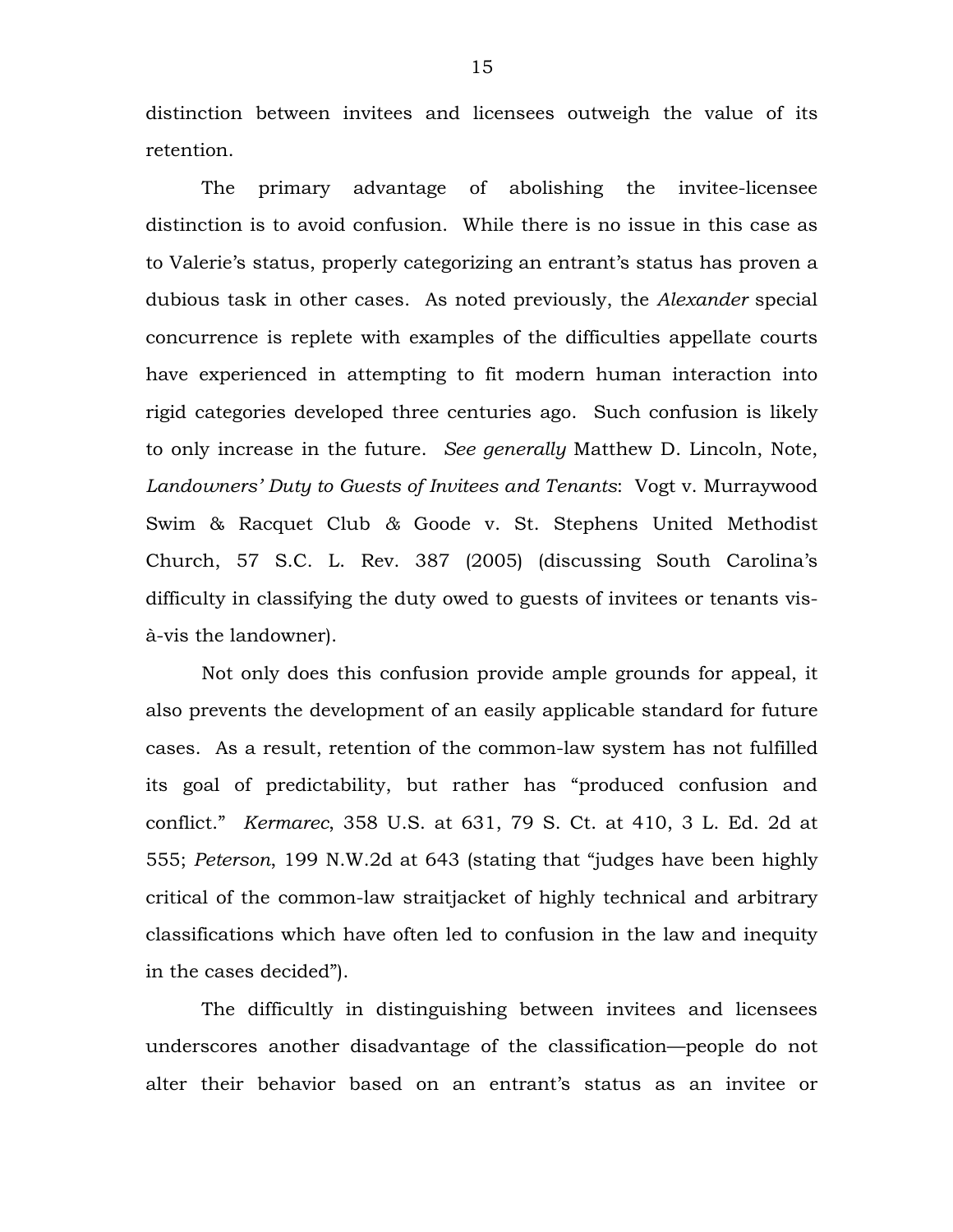licensee. Many courts have illustrated this distinction's divorce from reality. The West Virginia Supreme Court posed this hypothetical:

"A canvasser who comes on your premises without your consent is a trespasser. Once he has your consent, he is a licensee. Not until you do business with him is he an invitee. Even when you have done business with him, it seems rather strange that your duty towards him should be different when he comes up to your door from what it is when he goes away. Does he change his colour in the middle of the conversation? What is the position when you discuss business with him and it comes to nothing? No confident answer can be given to these questions. Such is the morass into which the law has floundered in trying to distinguish between licensees and invitees."

*Mallet*, 522 S.E.2d at 441 (quoting *Mariorenzi*, 333 A.2d at 133 n.4). The fungible and unpredictable nature of the classifications makes it impossible for landowners to conform their behavior to current community standards. *See also id.* at 443 ("If we wish for our law to be predictable, and we do, then we have a duty to shape it in such a way that it meshes with the general, reasonable assumptions that people make in their daily lives."). It also makes it impossible for entrants to understand to what level of danger or risk they are being exposed.

In addition, abandonment of the common-law distinction between invitees and licensees is consistent with modern notions of tort law and liability. When this distinction was adopted in the nineteenth century by American courts, our tort law was replete with special rules and arguably arbitrary common-law distinctions. Since that time, these doctrines, such as contributory negligence, which often yielded inequitable results, have fallen by the wayside in favor of comparative fault. "The use of a general standard of reasonable care under all the circumstances . . . will bring this area of the law into conformity with modern tort principles by allowing increased jury participation and the use of contemporary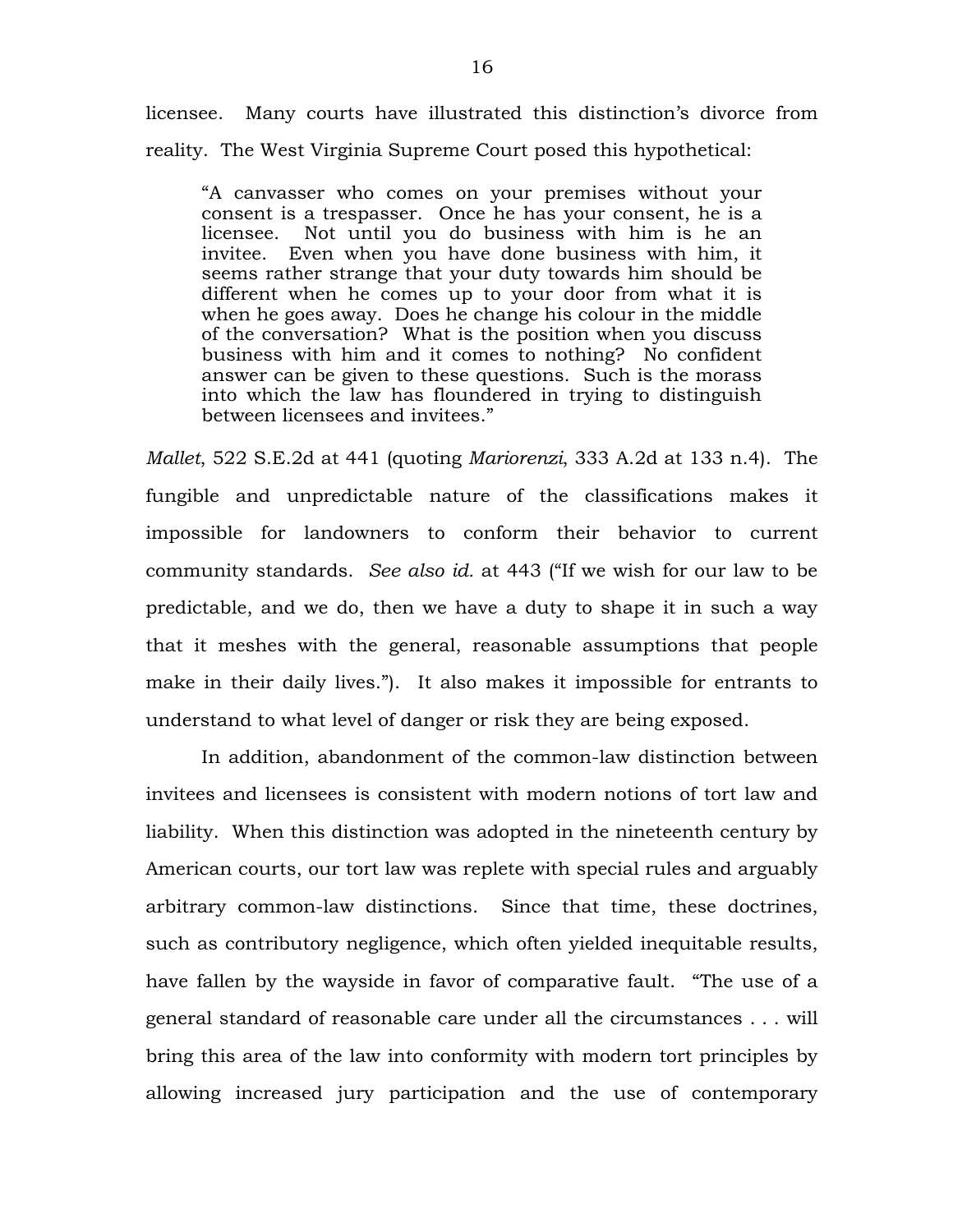standards." Sears, 44 U. Kan. L. Rev. at 184–85. Contrary to courts that have upheld the trichotomy, there is nothing to fear about jury involvement. As the North Carolina Supreme Court correctly points out, this fear fails to take into account both the primacy of juries in other areas of tort law and the reality that "modern jurors are more likely than feudal jurors to be landowners themselves. . . ." *Nelson*, 507 S.E.2d at 888.

Moreover, both logic and almost forty years of practice suggest that there is no reason to question a jury's ability to perform in the area of premises liability as opposed to any other area of tort law. *See Heins*, 552 N.W.2d at 57 ("We find no merit in the argument that the duty of reasonable care is difficult for a fact finder to understand or apply, because it has been used successfully with regard to invitees and is the standard used in almost all other tort actions."). The fear of a runaway, standardless jury has not been substantiated in the jurisdictions that have abolished the common-law distinction between invitees and licensees. *See generally* Carl S. Hawkins, *Premises Liability After Repudiation of Status Categories: Allocation of Judge and Jury Functions*, 1981 Utah L. Rev. 15 (concluding ordinary negligence principles have constrained jury discretion in premises liability cases in jurisdictions that abolished the classification system).

Finally, abandonment of this common-law distinction recognizes a higher valuation of public safety over property rights.

"[T]he traditional rule confers on an occupier of land a special privilege to be careless which is quite out of keeping with the development of accident law generally and is no more justifiable here than it would be in the case of any other useful enterprise or activity."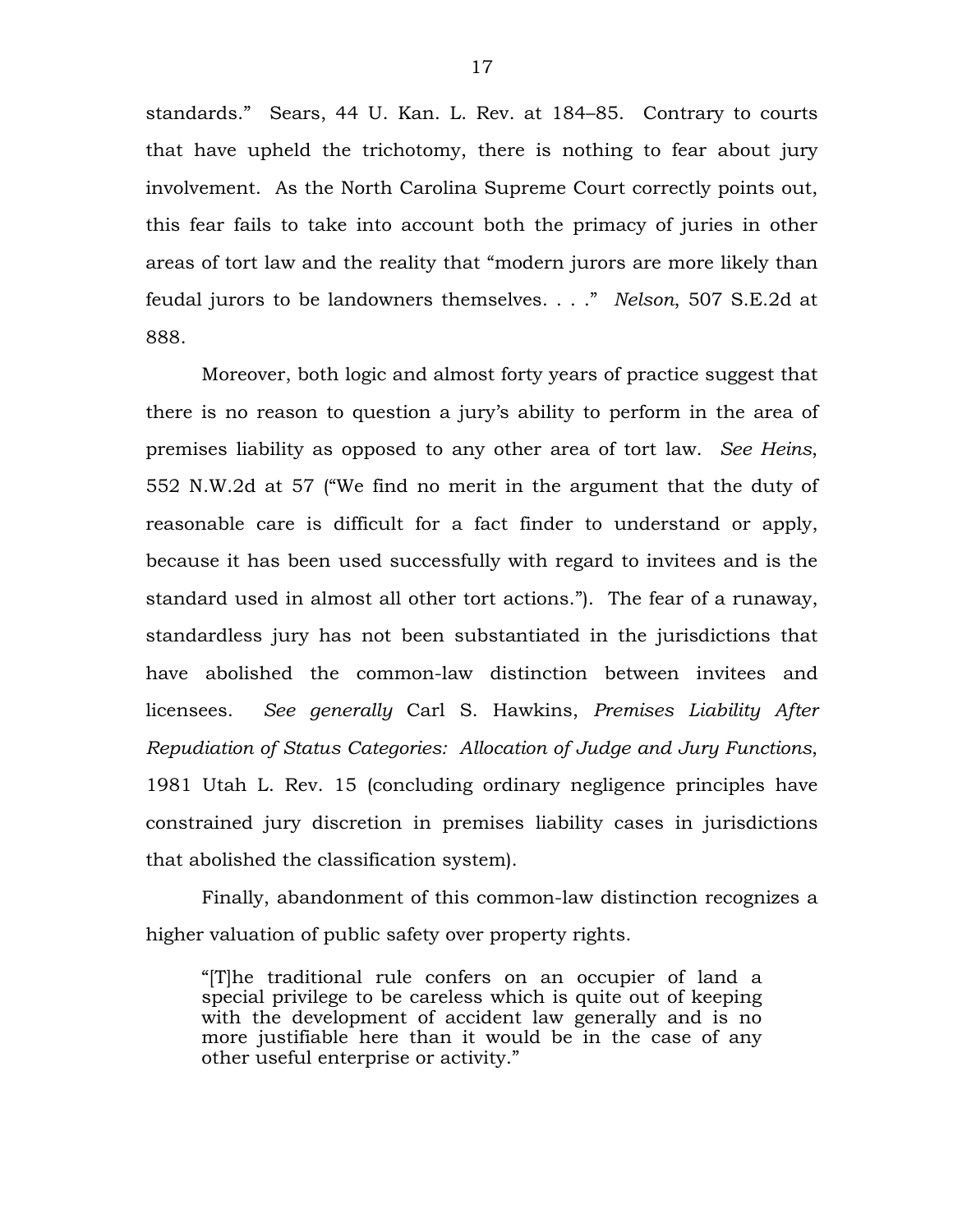*Antoniewicz*, 236 N.W.2d at 8–9 (quoting 2 Fowler V. Harper & Fleming James Jr., *The Law of Torts* § 27.3, at 1440 (1956)). This "special privilege" is fundamentally no longer the public policy of this state. This court has already implicitly recognized the harshness, rigidity, and inequity of the common-law scheme by crafting exceptions for children and known trespassers. "[M]odern times demand a recognition that requiring all to exercise reasonable care for the safety of others is the more humane approach." *Jones*, 867 P.2d at 307.

The common-law distinction between invitees and licensees was borne of a different time, a product of a different culture, and utilized by a legal system far removed from today's realities.

Life in these United States is no longer as simple as in the frontier days of broad expanses and sparsely settled lands. Inexorably our people, gregarious in nature, have magnetized to limited and congested areas. With social change must come change in the law, for as President Woodrow Wilson observed, "The first duty of the law is to keep sound the society it serves."

*Wood*, 284 So. 2d at 696.

"When the reasons for the rule disappear, the rule ought to disappear." *Alexander*, 646 N.W.2d at 84 (Lavorato, C.J., specially concurring); *see also Funk v. United States*, 290 U.S. 371, 383, 54 S. Ct. 212, 216, 78 L. Ed. 369, 376 (1933) ("It has been said so often as to have become axiomatic that the common law is not immutable but flexible, and by its own principles adapts itself to varying conditions."). As the reasons supporting the common-law distinction between invitees and licensees no longer exist, we now abandon the distinction.[2](#page-17-0)

<span id="page-17-0"></span> <sup>2</sup>The continued validity of the common-law approach to trespassers has not been raised in this appeal. We thus express no opinion on the continued validity of common-law doctrines involving trespassers.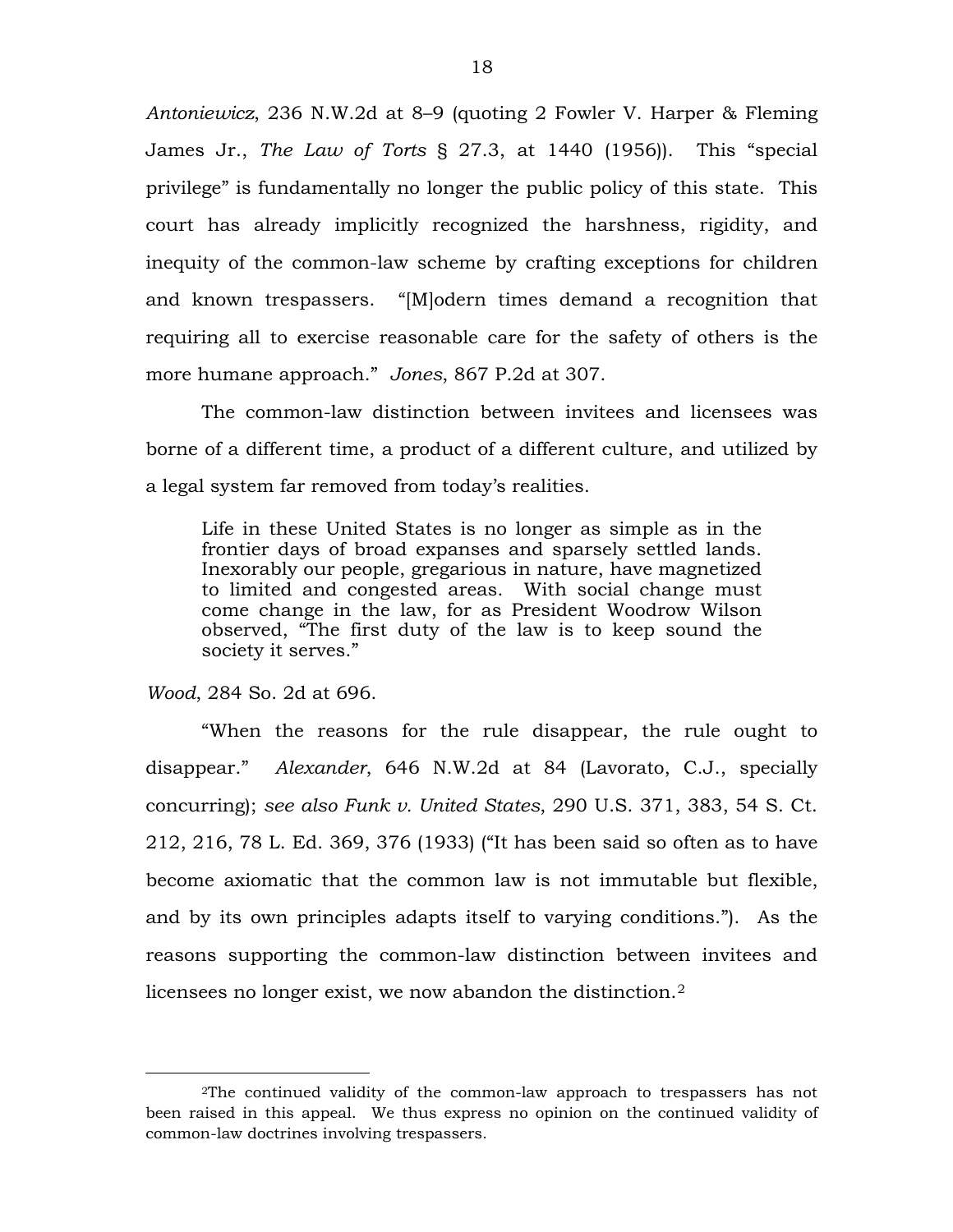In place of the common-law formulation, we adopt the multifactor approach advanced by the Nebraska Supreme Court and adopted by the *Sheets* court.

"We impose upon owners and occupiers only the duty to exercise reasonable care in the maintenance of their premises for the protection of lawful visitors. Among the factors to be considered in evaluating whether a landowner or occupier has exercised reasonable care for the protection of lawful visitors will be: (1) the foreseeability or possibility of harm; (2) the purpose for which the entrant entered the premises; (3) the time, manner, and circumstances under which the entrant entered the premises; (4) the use to which the premises are put or are expected to be put; (5) the reasonableness of the inspection, repair, or warning; (6) the opportunity and ease of repair or correction or giving of the warning; and (7) the burden on the land occupier and/or community in terms of inconvenience or cost in providing adequate protection."

*Sheets*, 581 N.W.2d at 606 (quoting *Heins*, 552 N.W.2d at 57).

This multifactored approach will ensure that the interests of land owners and injured parties are properly balanced. It further allows the jury to take into consideration common sense notions of reasonable care in assessing liability. By adopting this test, we eliminate an arcane and difficult-to-understand distinction from our law and make it simpler and more easily understood.

As a result of our holding abandoning the distinction between invitees and licensees in premises liability cases, it follows that the instruction given by the district court in this case was erroneous.

Further, unlike in *Sheets*, we find the error in the instruction to be material, requiring reversal. With respect to subparagraph 3, Instruction No. 10 improperly shifted the burden of proof from the defendant to the plaintiff by requiring the plaintiff to prove that she "did not know or have reason to know of the condition and the risk involved." Such an instruction is a holdover from the bygone era of contributory negligence,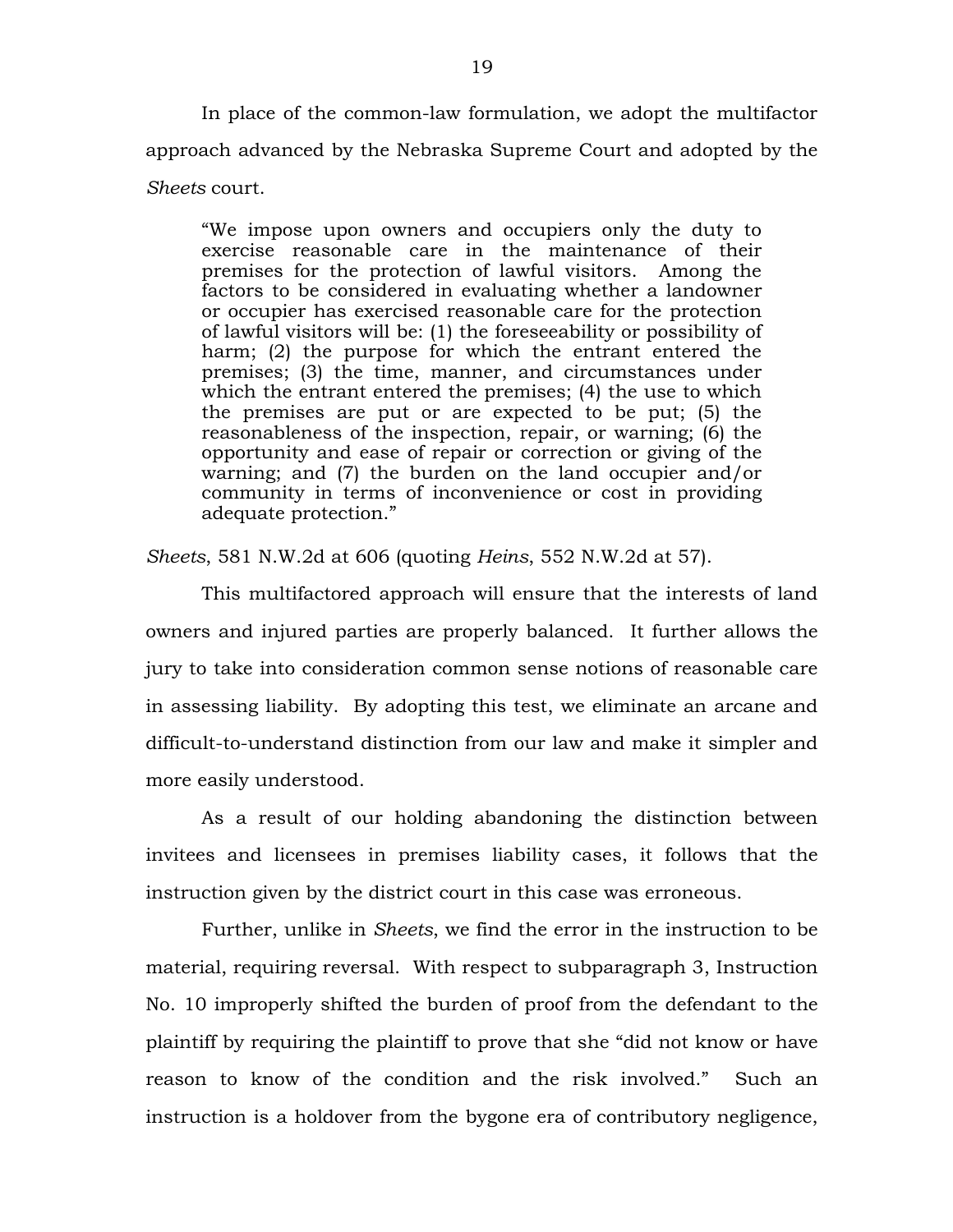and directly contradictory to the defendant's requested instruction on comparative fault. An instruction that improperly states the burden of proof is a material error demanding reversal. *See Kaspar*, 237 N.W.2d at 417 (finding instructions that deal with the burden of proof to be "at the core of and central to the proper disposition and consideration by the jury" so as to merit a finding of categorical error).

On remand, the district court should develop a more direct, simple instruction consistent with our adoption of the multipronged test to guide the jury in its deliberations.

# **IV. Conclusion.**

The district court's ruling on the motion for new trial is reversed, the judgment vacated, and the matter remanded for a new trial using a general negligence instruction to define the scope of duty owed by the defendant in this case.

### **REVERSED.**

All justices concur except Streit, J., who concurs specially.